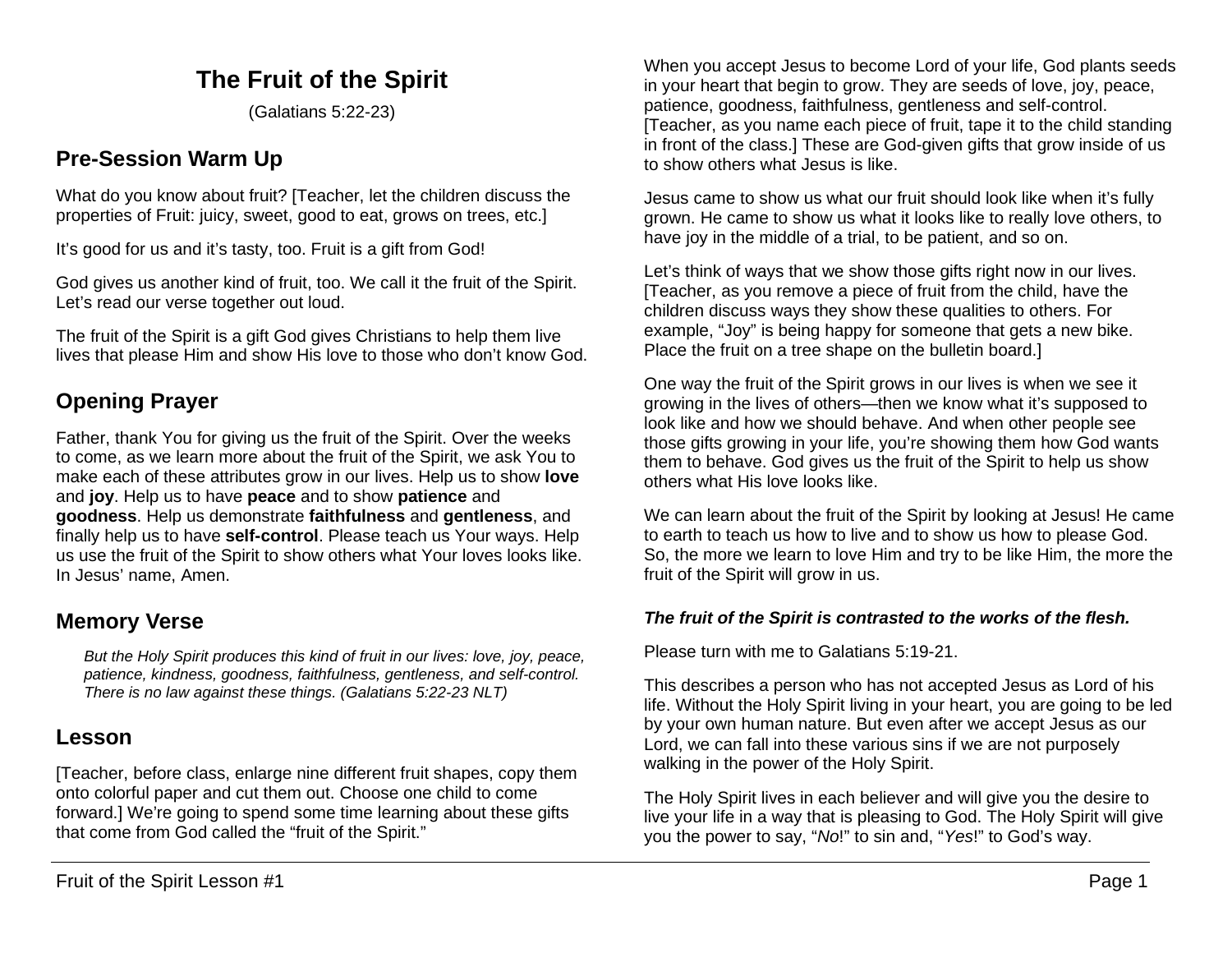#### John 15:4-5

*Remain in me, and I will remain in you. For a branch cannot produce fruit if it is severed from the vine, and you cannot be fruitful unless you remain in me. (5) Yes, I am the vine; you are the branches. Those who remain in me, and I in them, will produce much fruit. For apart from me you can do nothing.*

[Teacher, discuss this verse:]

- What do you think Jesus means when he says to "*remain in me*"? (Hang out with Jesus. Pray to Him, read His word, and do what He wants you do to. As you stay plugged into Him, He will make the fruit in your life grow.)
- What kind of fruit do you think Jesus is talking about? (The fruit of the Spirit.)
- Have you seen those kinds of fruit in your life? When?
- Why can't we grow the fruit by ourselves? (God is the life source. We are only to "bear" the fruit, that is, show it to others so others will know God better. God is the one that makes it grow.)
- Why do we want the fruit Jesus talks about? (We want to live our lives in a way that pleases God and shows other people How wonderful He is.)

Our purpose here on earth is to love God and to show God's love to others. God gives us the fruit of the Spirit to help us show others what his love looks like. Just as fruit is produced on the branches of a healthy tree or vine, so spiritual fruit grows in our lives as we live in close fellowship with Jesus in daily Bible reading, prayer and friendships with other believers.

In the weeks to come, we will be learning more about each of these God-given gifts.

#### **Closing Prayer**

Father, we love You and thank You for the gifts of the fruit of the Spirit. Thank You for giving us what we need to show others Your love. We know that Jesus is the vine and we are the branches and that without Jesus, we can't show anyone Your love. We thank You for Jesus, may Your fruit grow within us so that it shines to all those around us. In Jesus' name, Amen.

#### **Learning Activities**

#### **Craft Corner**

#### *Recipe for Success*

Make a fruit salad to prepare with the children and eat as a snack:

| • Strawberries Love |       | $\bullet$ Pear  | Kindness             |
|---------------------|-------|-----------------|----------------------|
| • Oranges           | JOV   | $\bullet$ Apple | Goodness             |
| • Grapes            | Peace |                 | • Peach Faithfulness |

• Banana Patience • Cherries Self-Control

[Teacher, as you prepare the fruit salad talk about why each of these kinds of fruit reminds you of the attribute of God, as follows:]

- **Strawberries**—Strawberries remind me of **love** because they are red like a heart or a big fat kiss!
- **Oranges**—Oranges remind me of **Joy** because joy is all about smiles. [Place an orange slice in your mouth to look like a smile]
- **Grapes**—Have you heard of "world peace"? I chose grapes to represent **peace** because the grape is round like the world. God's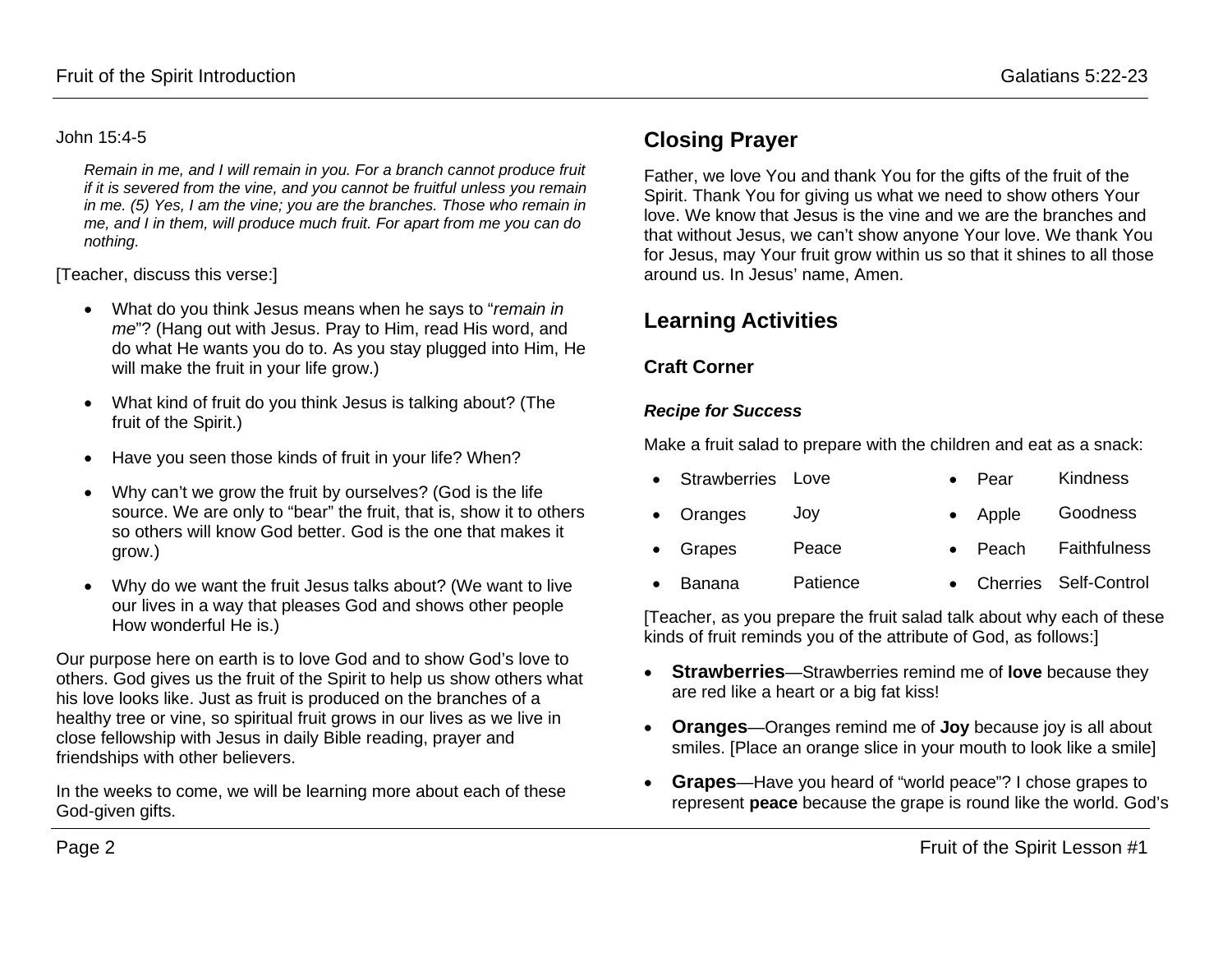peace helps us stop fighting with our brothers and sisters. And, He gives us peace in our hearts when we are afraid.

- **Bananas**—Bananas remind me of **patience**. Many times the only bananas you can buy in the store are green. How many of you have tried to eat a green banana? Green bananas are not very tasty. You have to wait patiently for them to ripen, don't you? God gives us patience to help us know that He always has what is best planned for us—it just might take a little bit of time before we get it. God is patient with us, isn't He? Even when we goof up and disobey God, He waits for us to make the right choices and follow Him again. He loves us even when we're not showing love to Him.
- **Pear**—The pear reminds me of God's **kindness**. Without fail every year, the pear tree gives many delicious pears, just like God, Who gives and helps and always wants the very best for me every single day.
- **Apple**—I chose the apple to represent **goodness** because an apple is just so good! And that is what God wants our lives to be filled with goodness.
- **Peach**—The peach is fuzzy on the outside, just like a faithful puppy. That's why I chose the peach to remind us of God's **faithfulness**.
- **Lemon**—I chose the lemon to represent **gentleness** because a little bit goes a long way, doesn't it? A few drops of lemon juice keeps the other fruit fresh; it keeps it from turning brown. But, you have to be gentle with the lemon. You don't want to get too carried away with squirting the juice or it will make the salad too sour. You just want a few drops, so squeeze it nice and gently.
- **Cherries**—And finally, we saved the best for last! **Self-control**! We must have self-control with this last fruit, don't we? God wants us to have self-control so that we behave as Jesus and make good choices about our words and actions that are pleasing to Him. What would happen if we did not have self-control? What

would our world look like? Wow! How crazy that would be to have people running around everywhere, only worrying about themselves instead of others.

[Dish up the fruit salad, squirt with whipping cream and place a red cherry on top.]

Remember to have self-control as you enjoy the fruit of the Spirit salad.

#### **Game Center**

Use the following questions in a game of your choice:

- 1. Name 3 fruits of the Spirit. (Love, joy, peace, patience, kindness, goodness, faithfulness, gentleness, self-control.)
- 2. Why does God give Christians the fruit of the Spirit? (To help us live lives that please Him and to show His love to those who don't know Him. God gives us the fruit of the Spirit to help us show others what His love looks like.)
- 3. Why do you think that we call these God-given gifts, the "*fruit* of the Spirit"? How are they like fruit? (They are sweet and good.)
- 4. Why did Jesus come to earth? What did he want to show us? (Jesus came to earth to show us what it looks like to show love, to have joy, to be patient, and so on. Jesus came to show us what our fruit should look like when it's fully grown.)
- 5. What's a way you can show **love** to your mother (or father)? (You can surprise her by doing something to help her.)
- 6. What's a way you can show **kindness** to an older neighbor? (Rake leaves, shovel snow, weed flower garden.)
- 7. How do you get the fruit of the Spirit to grow in your life? (By hanging out with Jesus! He came to teach us how to live and to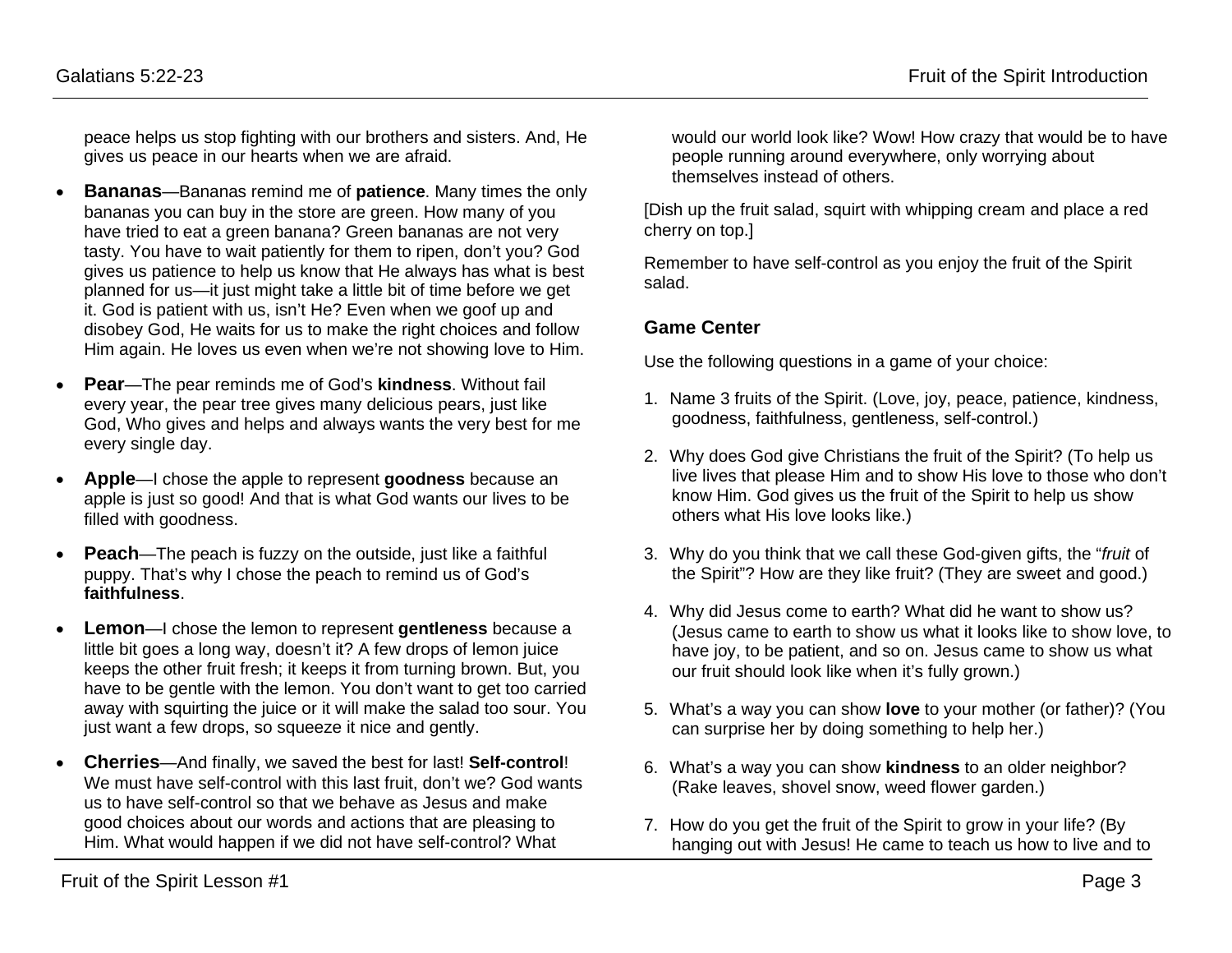show us how to please God. The more we learn to love Him and try to be like Him, the more the fruit of the Spirit will grow in us.)

- 8. What gives you the power to say "*No*!" to sin and "*Yes*!" to God's way? (The Holy Spirit.)
- 9. Why is it important to remain plugged into Jesus? (As you stay plugged into Him, He will make the fruit of the Spirit grow in your life.)
- 10.How do you stay plugged into Jesus? (By reading the Word, praying, and hanging out with other Christians.)
- 11.Why can't we grow the fruit by ourselves? (God is the life source. We are only to "bear" the fruit, that is, show it to others so others will know God better. God is the one that makes it grow.)
- 12.Why do you want the fruit Jesus talks about? (To love God and to show God's love to others.)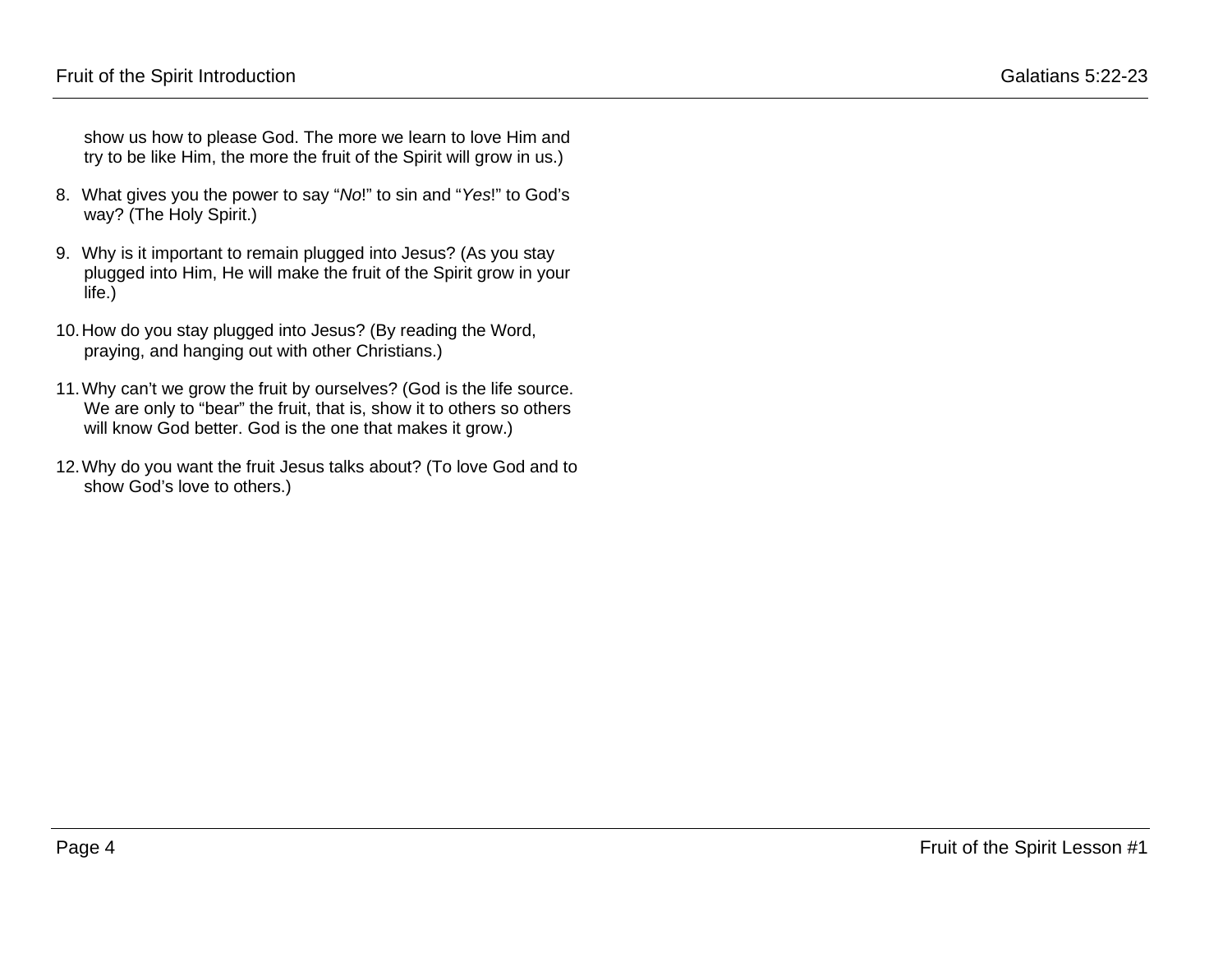

characteristics are in the list.) 3:12. Some are used twice as shown in the list below. (You'll notice that two additional godly Fit the Fruit of the Spirit into the acrostic. If you need help, read Galatians 5:22-23 and Colossians